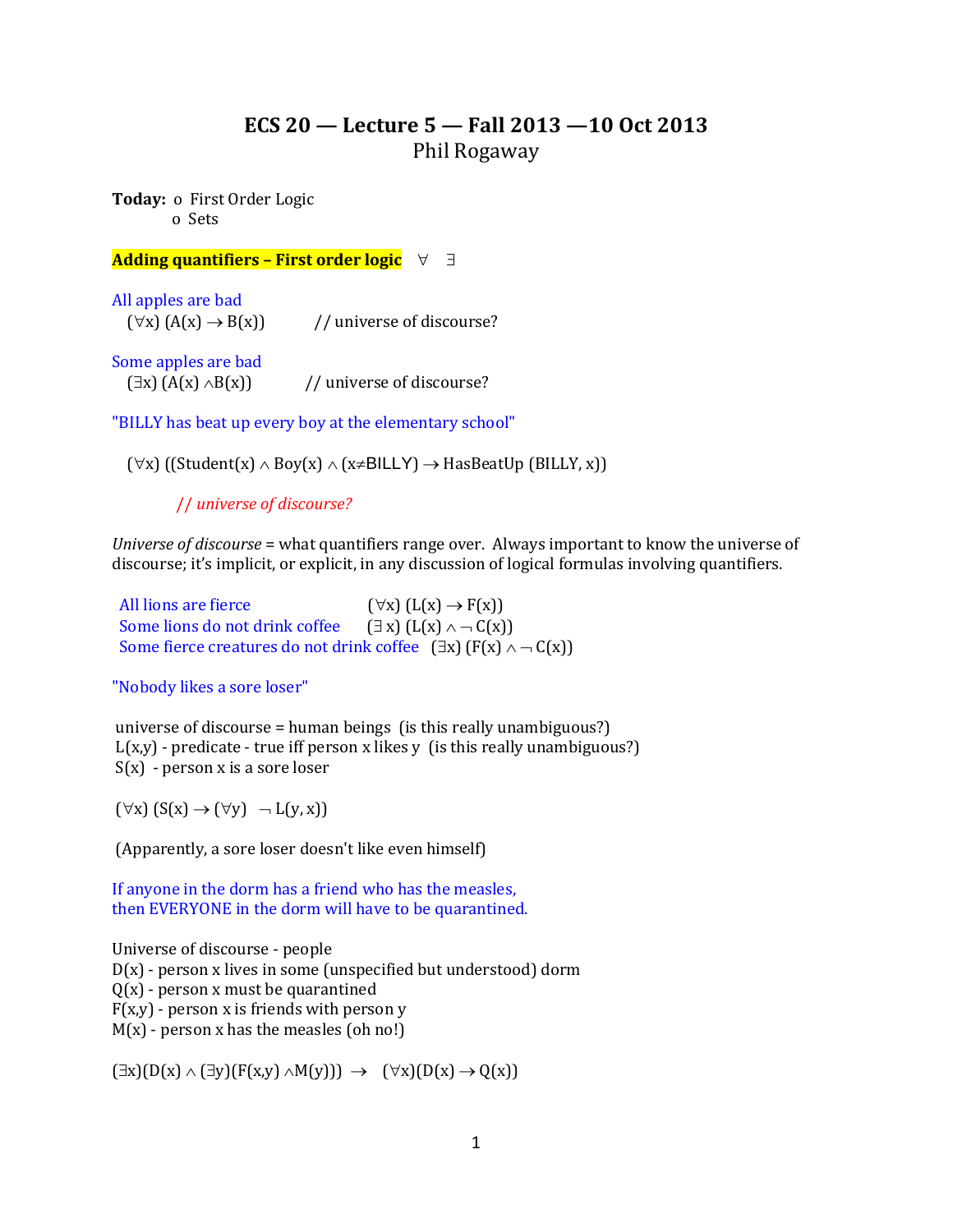3. T/F: universe of discourse: *Natural numbers {1,2,3, …}*

| $(\forall x)(\exists y)(x\leq y)$   | TRUE | There are always bigger numbers                       |
|-------------------------------------|------|-------------------------------------------------------|
| $(\exists y)(\forall x)(x \prec y)$ |      | FALSE There is a number that's bigger than everything |
| $(\exists x)(\forall y)(x\leq y)$   |      | FALSE There is a number smaller than everything       |
| $(\forall y)(\exists x)(x \leq y)$  |      | FALSE There's always a smaller number                 |

## **Discuss the mismatch / absurdity of trying to translate English into logical formulas**

People like to speak of the variables as corresponding to declarative claims in English, either true or false, and they like to speak of our WFFs as modelling English-language sentences built around if, or, and, not. If it disingenuous. We don't use language in similar ways in math and in every-day language.

 If the US captures nearly everything you do on the internet, then democracy is over. The first sentence is not to be answered yes, unless you are trying to be cute. The second sentence is expressing a causal or foundational matter; it cannot be replaced by

- $\bullet$  If sqrt (2) is irrational then democracy is over.
- True

and preserve its meaning.

Don't take seriously any claim of a meaningful relationship between logic and natural language communications!

### **Formalizing First-Order Logic**

Below, **not** a formal treatment, but a formal treatment can be found in any standard logic book, eg., in Enderton.

The **vocabulary** consists of:

## **LOGICAL SYMBOLS**

- 1. Logical connectives  $\neg \wedge \vee \rightarrow$
- 2. Parenthesis ( , )
- 3. The quantifier symbols:  $\forall$ ,  $\exists$
- 4. Variables  $v_1, v_2, ...$  (name points in the universe) (infinite set)
- 5. Equality symbol: = (usually)

### **NON-LOGICAL SYMBOLS**

- 1. predicate symbols // functions from tuples of points in the universe  $U$  to  $\{T, F\}$  (eg, <) Each has an **arity** (binary, ternary, …)
- 2. function symbols // maps a tuple of points in the universe *U* to a point in *U* (eg, +)
- 3. constant symbols // each names a point in the universe *U* (like 0)

### **Number Theory**

- 1. constant symbol: 0
- 2. predicate symbol: <
- 3. function symbol: S (1-ary) (successor function)
	- + (2-ary)
	- $*(2-ary)$
	- $E$  (2-ary)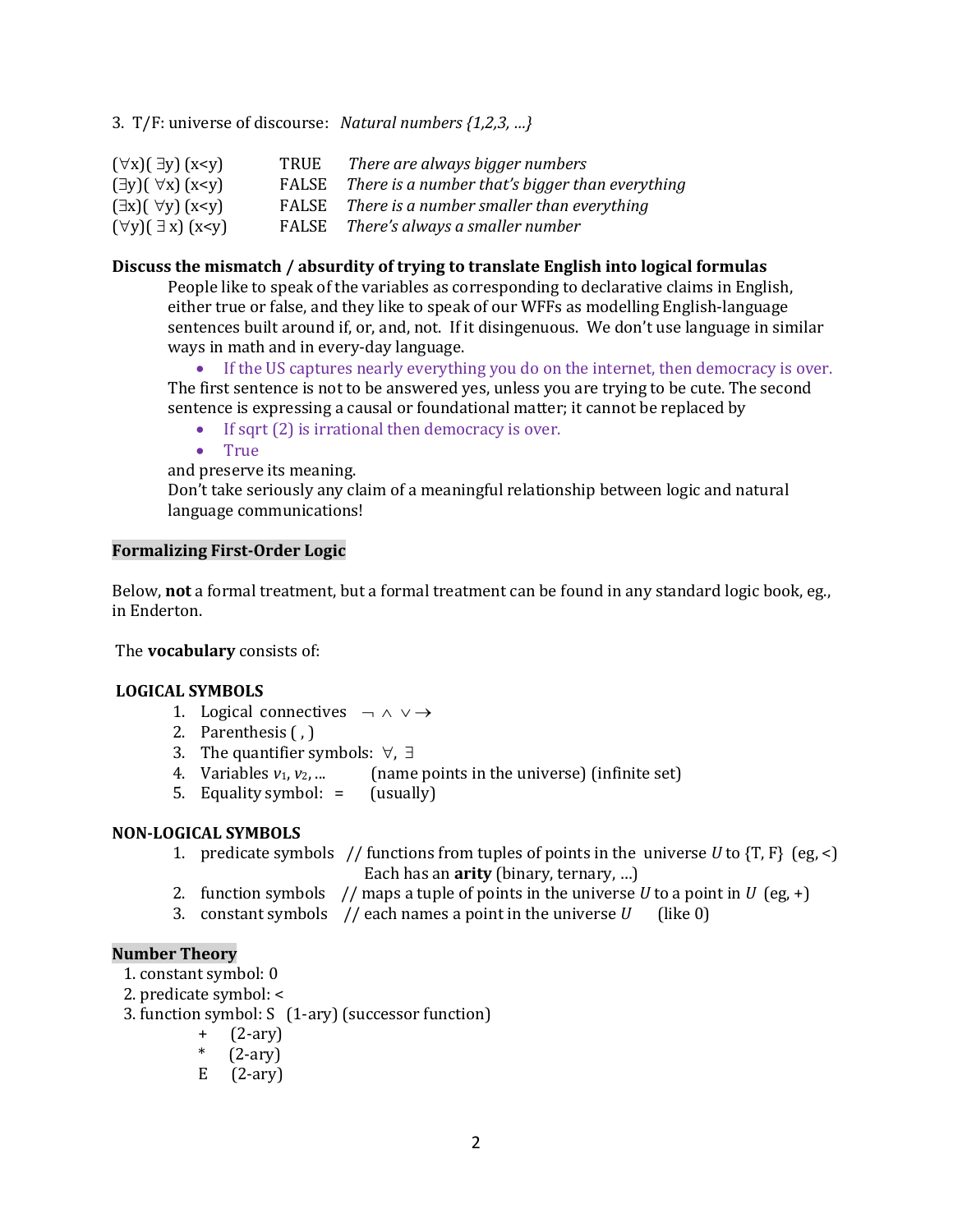```
"Any number other than 0 is the successor of some number"
(\forall x) (\neg (x=0) \rightarrow (\exists y) (S(y)=x))
```

```
"2+2=4"
```
 $SS 0 = SSSS 0$ 

```
"There is no largest prime number" -- "There are infinitely man prime numbers"
 PRIME(p) = (\forall a) (\forall b) (a^*b=p \rightarrow a=1 \lor b=1)(\forall x) (\exists y) (x < y \land PRIME(y))
 (\forall x) (\exists y) ((x \leq y \land (\forall a) (\forall b) (a * b = p \rightarrow a = 1 \lor b = 1))
```
**Completeness Theorem** (Godel's 1929): If a 1st order formula is **valid** (true in every "structure") (generalizes a t.a.) then there is a finite deduction (a formal proof) of the formula.

**Soundness Theorem** (Godel's 1929): If a 1st order formula has a finite deduction (a formal proof) then it is valid.

**A formula is logically valid if and only if it is the conclusion of a formal deduction.**

**Incompleteness theorem:** no consistent system of axioms whose theorems can be listed by an "effective procedure" is capable of proving all truths about the relations of the natural numbers.

#### **Negating Quantified Boolean Expressions**

*PUSHING QUANTIFIERS*

 $\neg$   $(\forall x \phi) = (\exists x) (-\phi)$  $\neg \left( \exists x \phi \right) = (\forall x) \left( \neg \phi \right)$ 

Negate this:

 $(\exists x)( \forall y)(y>x \rightarrow \exists z (z^2 + 5z = y))$ 

 $\neg$  ( $\exists$ x)( $\forall$ y) (y>x  $\rightarrow$   $\exists$ z (z<sup>2</sup> + 5z = y))  $(\forall x)$   $\neg$   $(\forall y)$   $(y \rightarrow x \rightarrow \exists z (z^2 + 5z = y))$  $(\forall x)$   $(\exists y)$   $\neg$   $(y \rightarrow x \rightarrow \exists z$   $(z^2 + 5z = y))$ 

 $(A \rightarrow B) \equiv \neg (\neg A \vee B) \equiv (A \wedge \neg B)$ 

 $(\forall x)$  ( $\exists y$ ) ( $y \ge x \land \neg \exists z$  ( $z^2 + 5z = y$ ))m  $(\forall x)$  (3y)  $(y \rightarrow x \land \forall z \rightarrow (z^2 + 5z = y))$  $(\forall x)$  ( $\exists y$ ) ( $y > x \land \forall z(z^2 + 5z \neq y)$ )

#### Example: **negligible functions**

A function  $f: \mathbb{N} \to \mathbb{R}$  is negligible if it vanishes faster than the inverse of any polynomial:

 $(\forall c > 0)$   $(\exists N)$   $(\forall n \ge N)$   $f(n) \le n^{-c}$  shorthand for